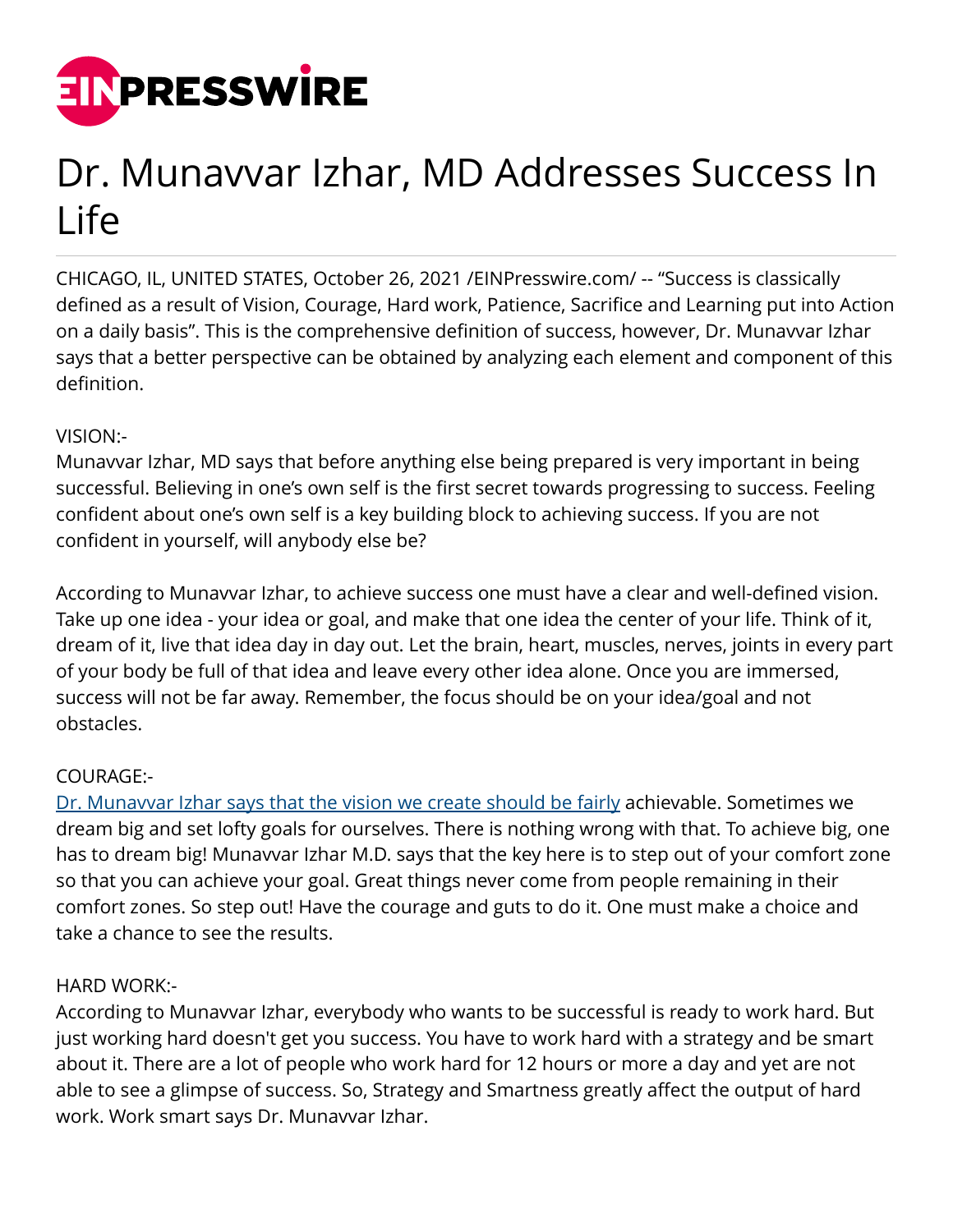## PATIENCE:-

Munavvar Izhar, MD emphasizes that a lot of people have the vision, the courage, and the hard work to become successful. The only thing they lack is patience. After one or two failed attempts they are ready to give up. Patience is a virtue and is worth its weight in gold. Our greatest weakness lies in giving up. If one wishes to succeed, then try just one more time, even one more time and one more time… Munavvar Izhar says that Success is going from failure to failure without loss of enthusiasm or patience. Some people also say failure is success in progression. Failure is not the opposite of success, rather it is a part of success. Sometimes Success tests the patience of a person. According to Dr. Munavvar Izhar half, people are not successful because they don't give their best and are not patient enough.

# SACRIFICE:-

Dr. Munavvar Izhar beautifully summarizes the concept of sacrifice as - " if you don't sacrifice for what you want, what you want becomes the sacrifice."

## LEARNING:-

Munavvar Izhar MD says that it's obvious from student behavior that willingness and eagerness to learn is the key to success. Most of the students are not willing to try or are not open to new ideas and strategies. That is why they are not successful. Munavvar Izhar advises his clients and patients - " If you are not willing to learn, no one can help you, but if you are determined to learn, no one can stop you."

## ACTION:-

According to Dr. Munavvar Izhar, there are a handful of people in life who have the vision, courage, hard work, and the patience to learn, but they are unable to execute it or effectively put it into action. Action, according to Munavvar Izhar, is the most important and conclusive step towards success. Positive action combined with positive thinking always leads to success. We may dream and strategize all we want but if we don't put it all into action, success will be elusive.

[Dr. Munavvar Izhar, MD states that the ladder of success](https://muckrack.com/dr-munavvar-izhar) is best climbed by stepping on the rungs of opportunity. Opportunities are available to everybody; some people take them, some do not. However, even if an opportunity is not available, successful people have a tendency to create them.

## DAILY BASIS:-

Munavvar Izhar MD says - A little progress each day over a period of time adds up to big results. He emphasizes that your success is determined by your "daily agenda". Prepare a "To-Do list" every day and follow it through. The work that isn't done today should be followed up and done tomorrow- but remember to do it. Dr. Munavvar Izhar says that over a period of time the small work you do every day is what will eventually lead you to the goal of success.

## SUMMARY:-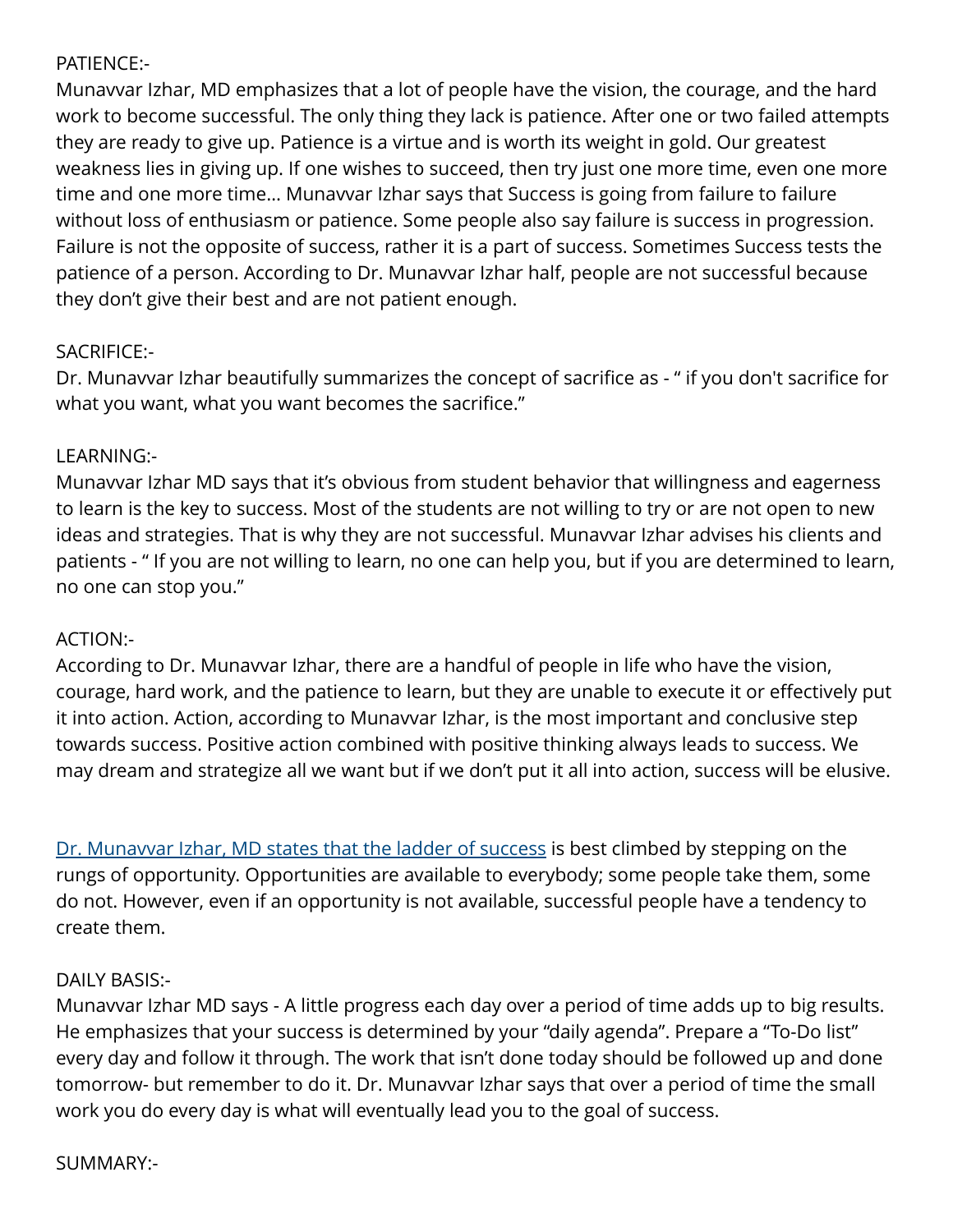Munavvar Izhar states that when people say success and happiness lie in "you" they are one hundred percent true. All the elements in the definition of success mentioned above can be determined if and only if "you" do them, and you must do them diligently. However, Dr. Munavvar Izhar also emphasizes that if you focus solely to achieve success, then that will give you stress, but if you pursue excellence and follow the definition as outlined above, and focus on the goal rather than the end result, then success will be guaranteed to you. Success is the byproduct of all the qualities mentioned above.

According to Munavvar Izhar "The secret of success is to do common things uncommonly well."

A mnemonic proposed by Dr. Munavvar Izhar MD for SUCCESS is:

- S Set your Goal/Vision.
- U Understand and circumvent the obstacles.
- C Create a positive attitude and temperament.
- C Clear your mind of Self Doubt
- E Embrace Hard work, Patience, and Learning.
- S Stay on track.
- S Show the world that you can do it.

Munavvar Izhar, MD concludes by saying that:- " There is no elevator to success, you have to take the stairs."

[Dr. Munavvar Izhar is widely published in the areas of Nephrology,](https://www.crunchbase.com/person/dr-munavvar-izhar) Dialysis, and Hypertension. Munavvar Izhar, MD is also the CEO of Medical Education LLC a company providing premier medical education to nephrologists and preparing them for the ABIM Board Exams. Nephrology Board Review Questions is his flagship product and is widely popular. He can be reached at support@abimexams.com

In addition, Munavvar Izhar is being recognized as an advocate of quality diagnostic health care providers all over the world and is on the Board and Consultant with AMINDO BIOLOGICS worldwide. He is also on the Board of Chicago Medical Association (CMMA) which is a group of about 1000 practicing physicians and consultants from Chicago, neighboring Indiana, and the Rockford area.

His work and writings in the areas of Nutrition, Longevity, Age Reversal strategies, and Happiness in life are also published and available.

Caroline Hunter Web Presence, LLC +1 786-551-9491 [email us here](http://www.einpresswire.com/contact_author/3185989)